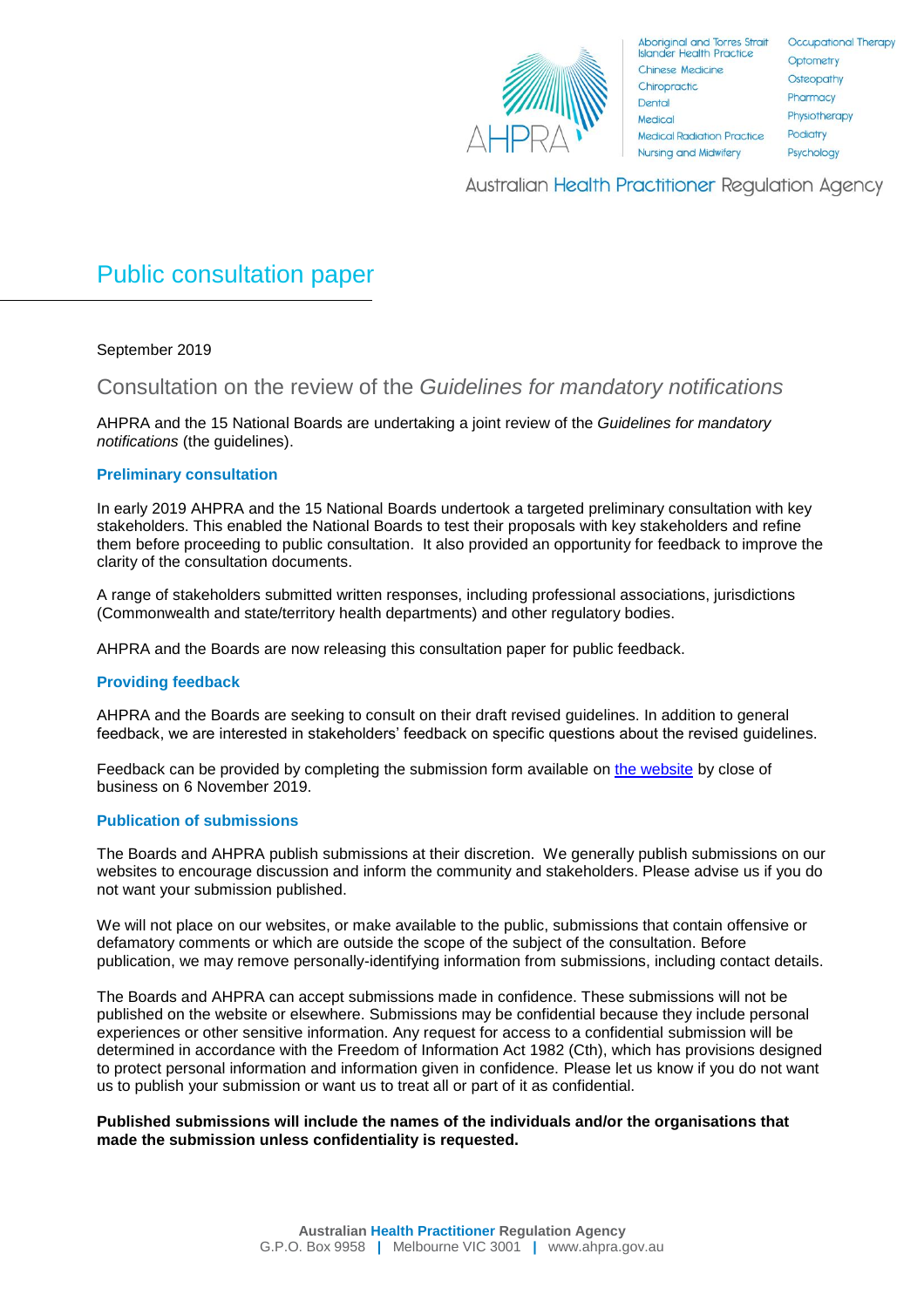## Contents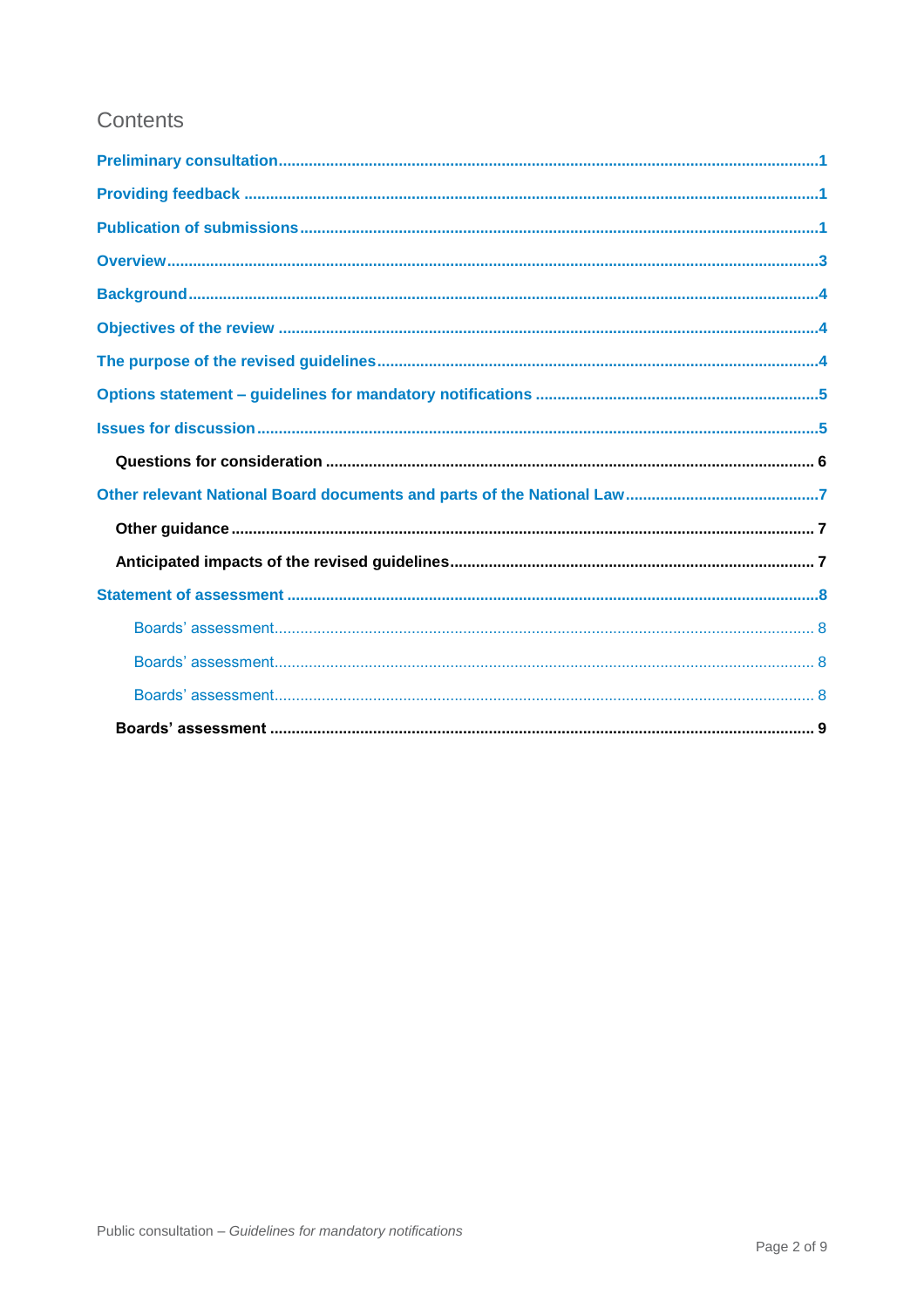## **Overview**

- 1. The Health Practitioner Regulation National Law as in force in each state and territory (the National Law) requires the National Boards to develop and approve codes and guidelines to provide guidance to the health practitioners they register.
- 2. The National Boards first developed, approved and published guidelines for mandatory notifications in 2010. The guidelines were reviewed and a revised version published in 2014. In keeping with good regulatory practice, they are now due for review. The review will also address changes to the mandatory notifications requirements made in amendments to the National Law passed earlier in 2019. These amendments established a new, higher risk threshold for treating practitioners, which further limits the circumstances for treating practitioners to make mandatory notifications.
- 3. The National Boards have carefully considered the objectives and guiding principles of the National Law and the Regulatory principles for the National Scheme<sup>1</sup> in deciding whether they should propose changes to the existing guidelines, adopting a risk-based approach to the review.
- 4. The National Boards are inviting responses to specific questions and general comments on the draft revised guidelines.

l <sup>1</sup> The National Registration and Accreditation Scheme

Public consultation – *Guidelines for mandatory notifications*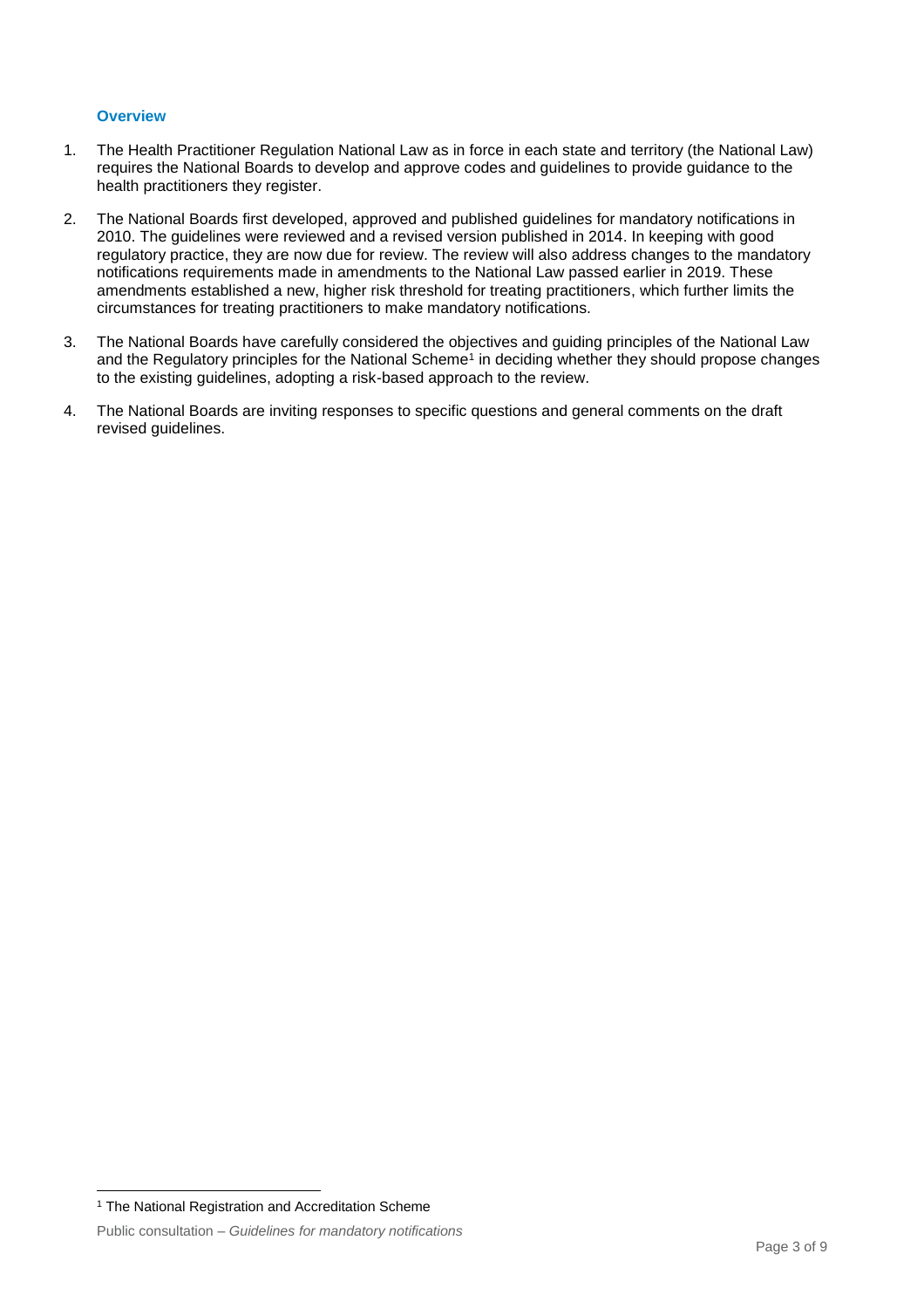## **Background**

- 5. The National Law requires registered health practitioners, employers and education providers to make mandatory notifications about registered health practitioners and students in some situations.
- 6. Amendments to the mandatory reporting requirements were passed by the Queensland Parliament earlier in 2019. The amendments further limit the circumstances that would trigger treating practitioners compared to other notifier types: non-treating practitioners, employers and education providers) to make a mandatory notification (except with regard to sexual misconduct).
- 7. These changes were made to ensure health practitioners have confidence to seek treatment for health conditions, while protecting the public from harm.
- 8. National Boards develop and approve codes and guidelines under the National Law to provide guidance to the health practitioners they register. The guidelines explain the mandatory notification requirements in the National Law.

#### **Objectives of the review**

9. The objective of the review is to make sure that the guidelines for mandatory notifications are as effective as possible and that they clearly explain the thresholds and requirements for making a mandatory notification, including the 2019 amendments.

## **The purpose of the revised guidelines**

- 10. The guidelines explain the requirements for treating registered health practitioners, non-treating registered health practitioners, employers of registered health practitioners and education providers to make mandatory notification under the National Law. The purpose of the mandatory reporting requirements is to protect the public. Considering the limited circumstances that apply to mandatory notifications about students, there are separate guidelines for notifications about students and about registered practitioners.
- 11. The guidelines for registered practitioners describe:
	- what conduct must be reported
		- when to make a mandatory notification about:
		- impairment
		- intoxication while practising
		- sub-standard practice
		- sexual misconduct
	- when a mandatory notification is not required
	- who must make a mandatory notification
	- who a mandatory notification must be made about
	- consequences of not making a mandatory notification where one is required
- 12. The guidelines for mandatory notifications about students address:
	- what conduct must be reported (only impairment for students)
	- when to make a mandatory notification about impairment
	- who must make a mandatory notification
	- consequences of not making a mandatory notification where one is required
	- exemptions from making a mandatory notification (only for treating and non-treating practitioners).
- 13. The proposed changes to the guidelines include changes to create a separate Guideline for mandatory notifications about students and new content to address the amendments for treating practitioners expected to commence in late 2019 or early 2020. The clarity and readability of the guidelines has been improved so they are easier to understand. There are updated flow charts to help practitioners, employers and education providers decide whether they must make a mandatory notification.
- 14. The Guideline structure has also been reorganised to make it easier to find relevant content. We expect that most readers of the guidelines will be looking for guidance about whether they need to make a mandatory notification. Therefore, the draft revised Guideline for making a notification about a registered practitioner is restructured according to the notifier type – i.e. treating practitioner, non-treating practitioner, employer - so all the relevant information for that notifier type is in one place. While this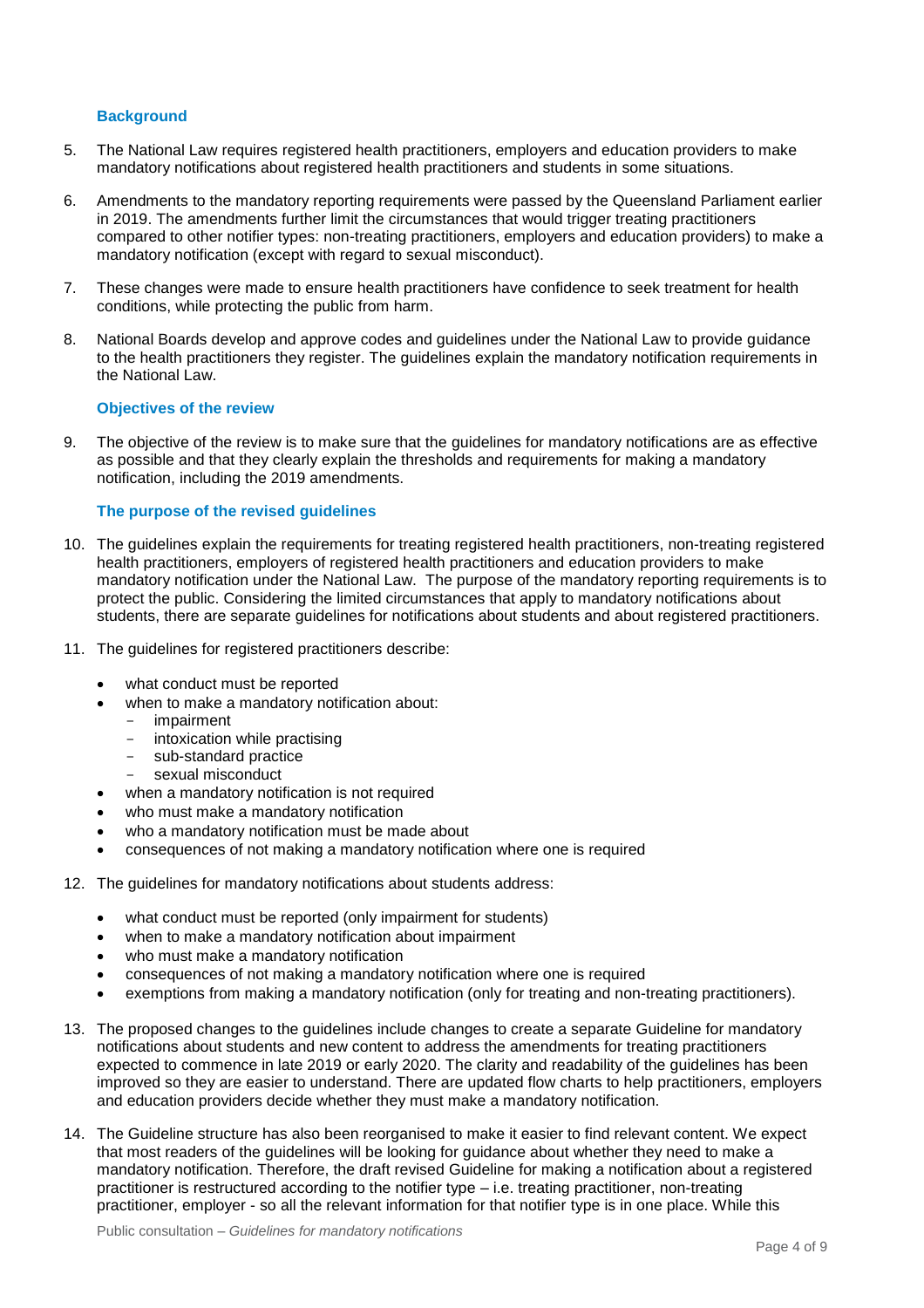involves some repetition for those reading the entire guidelines, the document is not expected to be usually read in this way. The PDF and online versions will include links redirecting users to relevant content.

15. The revised guidelines also include new charts to help explain how guidance factors can be considered when assessing the risk of harm to the public. They can be used to help potential notifiers decide whether a mandatory notification should be made. While feedback from preliminary consultation revealed a high demand for more guidance and direction about when to make a mandatory notification, there were conflicting views about how the draft guidelines reflected reporting requirements. It is difficult to draw a hard line and definitively define risk – for when to notify. The new charts, listing relevant considerations and how extreme examples of those considerations could relate to increasing risk, are provided in the revised draft guidelines. We note that ultimately, there needs to be an integrated and balanced judgement about risk of harm which considers the ground (type of mandatory notification) and mitigating risk factors, acknowledging that some may bear a heavier weight than others.

## **Options statement – Guidelines for mandatory notifications**

## **Option 1 – Status quo (continue with current guidelines)**

16. Option 1 would continue the existing guidelines with a new section inserted for treating practitioners. The guidelines would continue to explain the National Law requirements for mandatory notifications with only minor corrections and updates to ensure accuracy.

## **Option 2 – Proposed revised guidelines**

- 17. Option 2 would involve more significant changes to the guidelines, including creating two separate guidelines and a restructure of the content according to notifier type (for the guidelines that relate to registered practitioners):
	- Treating practitioner
	- Non-treating practitioner
	- **Employer**
- 18. Option 2 would also address the amendments for treating practitioners making mandatory notifications.
- 19. The revised draft guidelines improve the overall readability and accessibility and provide greater clarity and guidance to potential notifiers to help them decide whether they are required to make a mandatory notification.

#### **Preferred option**

20. The National Boards prefer Option 2.

#### **Issues for discussion**

## **Potential benefits and costs of the proposed option**

- 21. The benefits of the preferred option are that the draft revised guidelines:
	- are more user-friendly, arranged and stuctured from the perspective of the user and the subject of the notifications (registered practitioner or student)
	- have been reworded to be simpler and clearer
	- provide greater clarity about:
		- the types of notifiable conduct
		- how to decide whether a mandatory notification must be made
		- who must report what kind of conduct and by whom
	- provide factors to consider to help notifiers decide wheen to notify while avoiding unnecessary reports
	- reassure patient-practitioners' that they can feel confident to seek treatment for their health issues
	- build health consumers' confidence that the National Law continues to require mandatory reports to protect patient safety and maintain the community's trust

The costs of the preferred option are that registrants, employers and education providers and other stakeholders will need to become familiar with the new guidelines.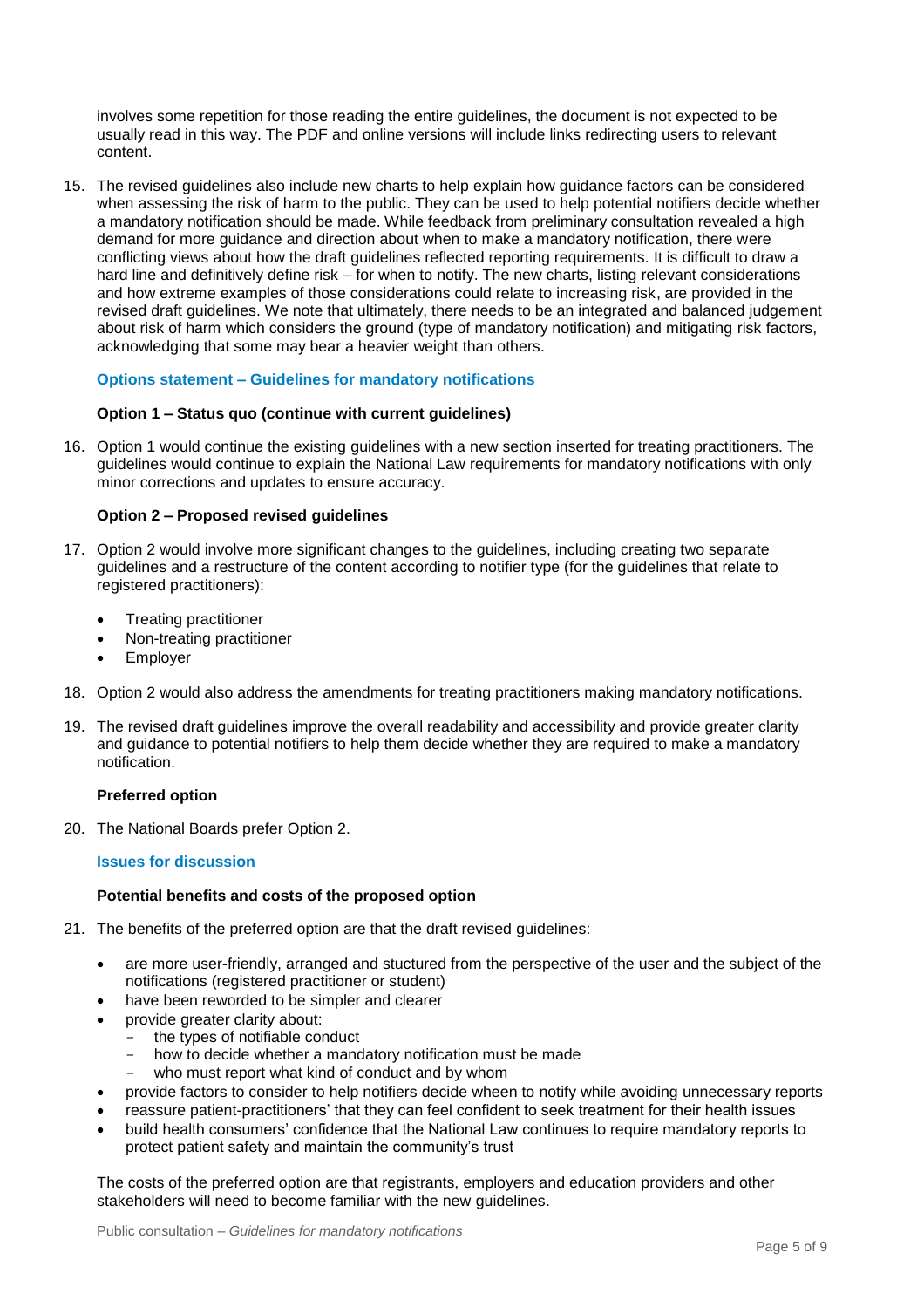## **Estimated impacts of the draft revised guidelines**

- 22. The changes proposed in the draft revised guidelines bring significant benefits that will increase understanding of when to notify. More significant changes may be identified through public consultation. National Boards recognise that mandatory notifications can be a complex area and will continue to work on materials to support understanding of the changes.
- 23. We anticipate that the main impact of the proposed changes on practitioners, education providers, employers and other stakeholders will be to make the requirements for reporting clearer. Otherwise the impacts are expected to be relatively minor.

## **Relevant sections of the National Law**

24. Section 140-143 of the National Law contains provisions about mandatory notifications.

## **Questions for consideration**

The National Boards are inviting feedback on the following questions:

- 1. How easy is it to find information in the draft guidelines?
- 2. How relevant is the content of the draft guidelines?
- 3. Please describe any content that needs to be changed or deleted in the draft guidelines.
- 4. Should some of the content be moved out of the draft guidelines to the website?
- 5. How helpful is the structure of the draft guidelines?
- 6. Do the draft guidelines clearly explain when a mandatory report is required and when it is not?
- 7. Are the flow charts helpful?
- 8. Are the risk factor consideration charts helpful?
- 9. Are the examples in the draft guidelines helpful? If not, how can they be improved?
- 10. Should there be a separate Guideline for mandatory notifications about students or should the information be integrated within a single Guideline (but as a separate section)?
- 11. The draft guidelines explain that it is not an offence to fail to make a mandatory notification when required, but a National Board may take disciplinary action in this situation. Is this clear?
- 12. Is there anything that needs to be added to the draft guidelines?
- 13. It is proposed that the guidelines will be reviewed every five years, or earlier if required. Is this reasonable?
- 14. Please describe anything else the National Boards should consider in the review of the guidelines.
- 15. Please add any other comments or suggestions for the draft guidelines.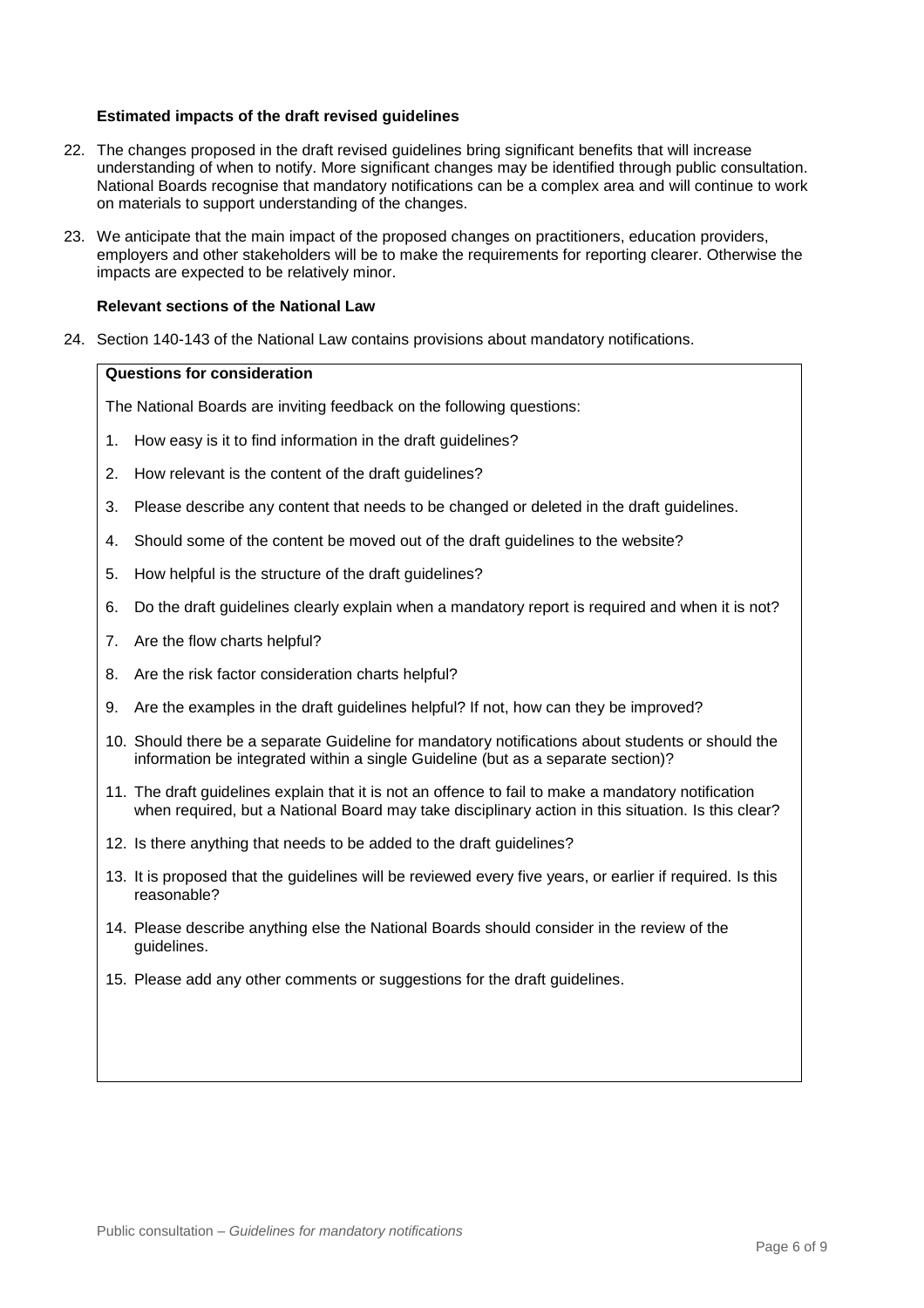## **Other relevant National Board documents and parts of the National Law**

The National Board's Code of conduct or equivalent document includes information about the standards of conduct expected of registered health practitioners.

#### **Other relevant parts of the National Law**

The National Law also has several other provisions related to mandatory notifications. Other relevant parts of the National Law are:

- Definition of impairment (section 5)
- Grounds for a notification (section 144)
- Voluntary notifications (sections 145)
- Protection from liability for persons making a notification (237)

#### **Other guidance**

National Boards may also issue additional guidance for health practitioners from time to time to supplement these guidelines.

#### **Anticipated impacts of the revised guidelines**

The impacts on practitioners, business and other stakeholders arising from the changes proposed in the revised guidelines are expected to be small. The changes proposed focus on providing explanation and clarification, especially about the legislative amendments due to be implemented late 2019/early 2020.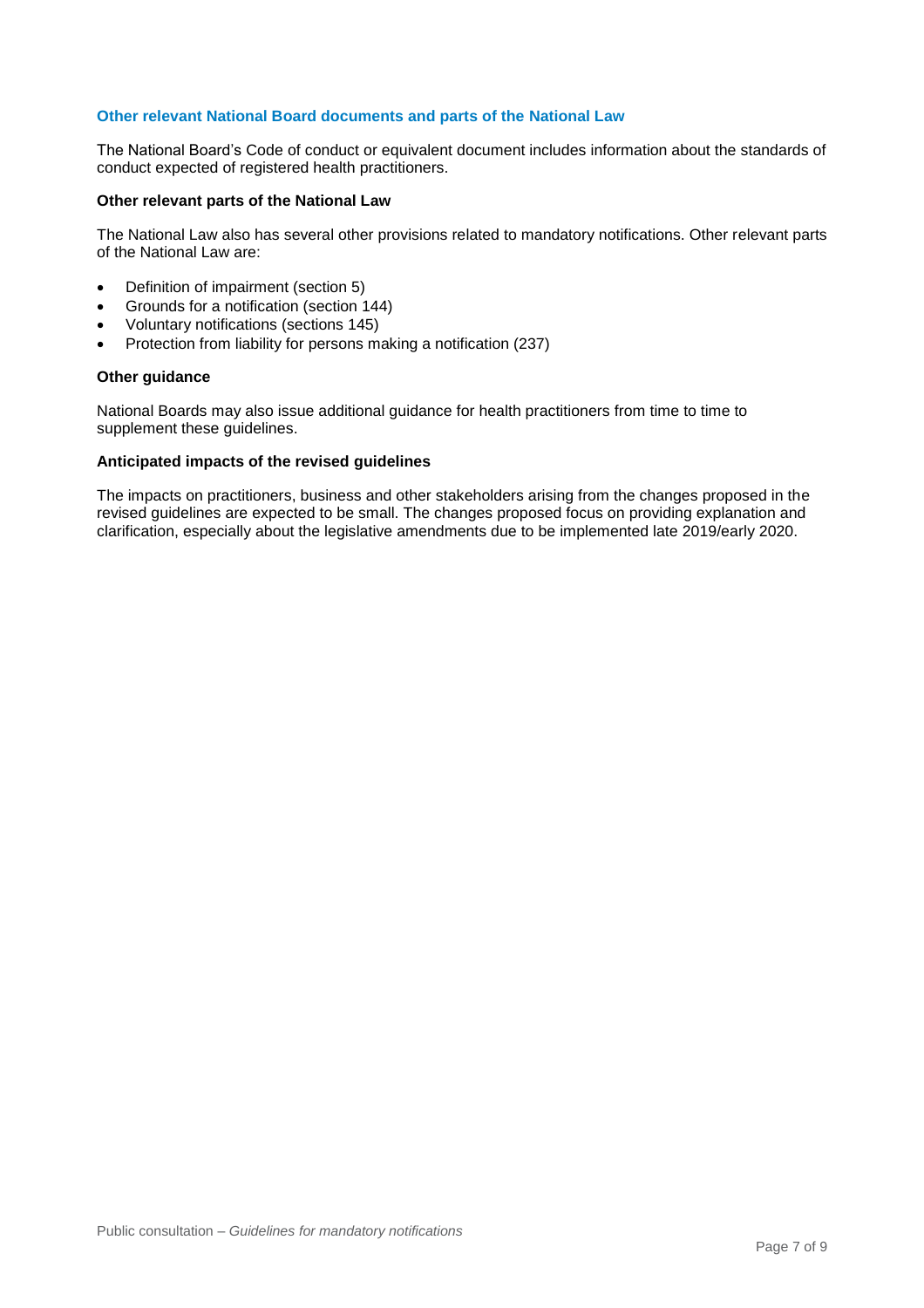## **Statement of assessment**

Board's statement of assessment against AHPRA's Procedures for the development of registration standards, codes and guidelines and COAG principles for best practice regulation

## **Draft revised Guidelines for mandatory notifications**

The Australian Health Practitioner Regulation Agency (AHPRA) has Procedures for the development of registration standards, codes and guidelines which are available at: [www.ahpra.gov.au](http://www.ahpra.gov.au/)

Section 25 of the Health Practitioner Regulation National Law as in force in each state and territory (the National Law) requires AHPRA to establish procedures for the purpose of ensuring that the National Registration and Accreditation Scheme (the National Scheme) operates in accordance with good regulatory practice.

Below is the National Boards' assessment of their proposal for draft revised guidelines for mandatory notifications, against the three elements outlined in the AHPRA procedures.

## **1. The proposal takes into account the National Scheme's objectives and guiding principles set out in section 3 of the National Law**

#### Boards' assessment

The Boards consider that the proposed draft revised guidelines meet the objectives and guiding principles of the National Law.

The proposal takes into account the National Scheme's key objective of protecting the public by explaining the National Law requirements for mandatory notifications.

The draft revised guidelines also support the National Scheme to operate in a transparent, accountable, efficient, effective and fair way. The proposal gives clear guidance on National Law requirements about whether a practitioner/employer/education provider should make a mandatory notification about a registered practitioner or student

## **2. The consultation requirements of the National Law are met**

#### Boards' assessment

The National Law requires wide-ranging consultation on proposed guidelines.

The Boards are ensuring that there is public exposure of its proposal and the opportunity for public comment by undertaking an eight week public consultation process. This will include the publication of the consultation paper on National Board websites and informing practitioners about the consultation. The Boards will also draw this paper to the attention of key stakeholders.

The Boards will take into account the feedback it receives when finalising the guidelines.

## **3. The proposal takes into account the COAG Principles for Best Practice Regulation**

#### Boards' assessment

In developing the draft revised guidelines the Boards have taken into account the Council of Australian Governments (COAG) Principles for Best Practice Regulation.

As an overall statement, the Boards have taken care not to propose unnecessary regulatory burdens that would create unjustified costs for the professions or the community. In addition, as these guidelines only explain the requirements in the National Law, they do not create extra regulatory burden.

The Boards make the following assessment specific to each of the COAG principles expressed in the AHPRA procedures